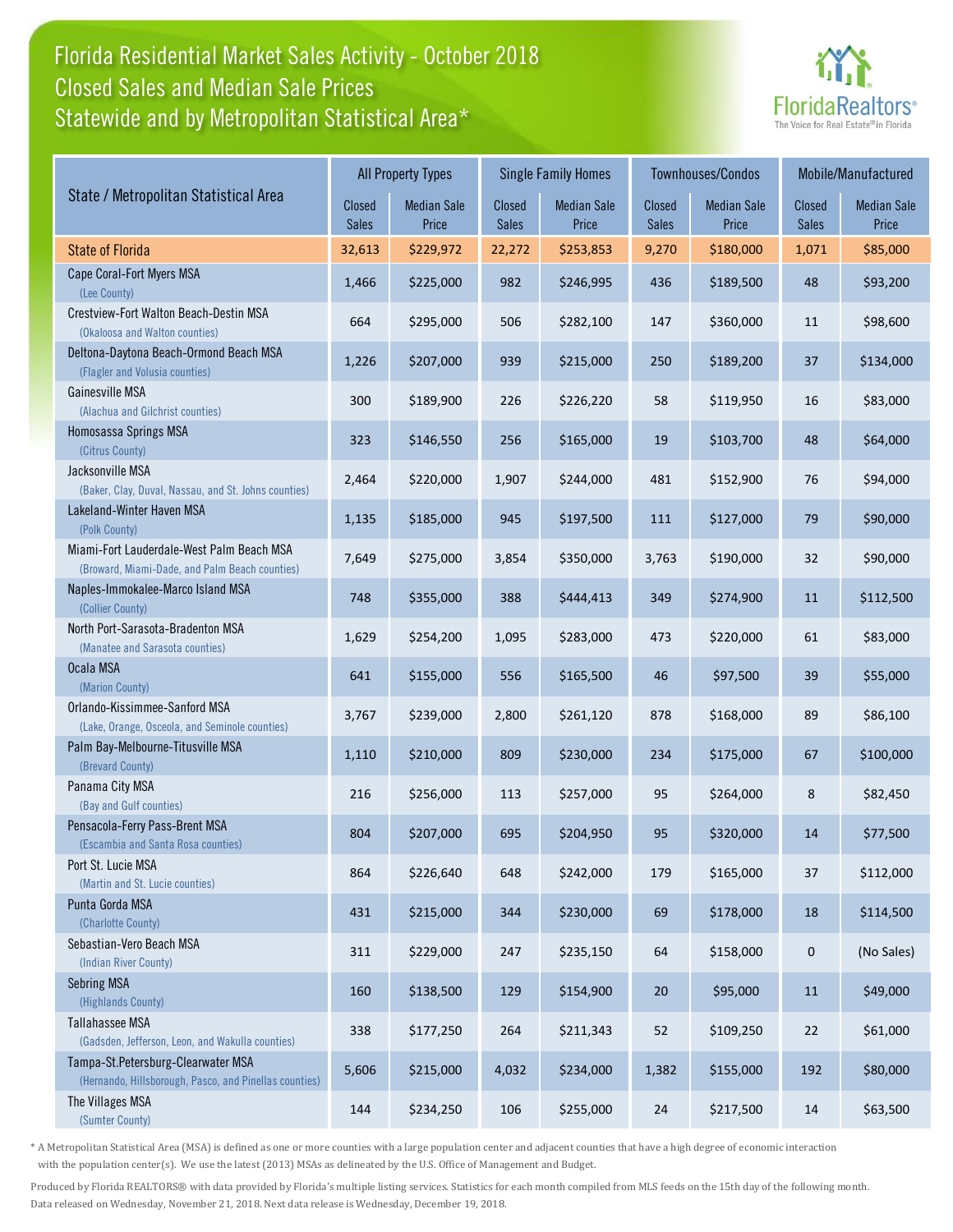## Florida Residential Market Sales Activity - October 2018 Listed by County Closed Sales and Median Sale Prices



| County                     | <b>All Property Types</b> |                             |                        | <b>Single Family Homes</b>  |                        | Townhouses/Condos           | Mobile/Manufactured           |                             |
|----------------------------|---------------------------|-----------------------------|------------------------|-----------------------------|------------------------|-----------------------------|-------------------------------|-----------------------------|
|                            | Closed<br>Sales           | <b>Median Sale</b><br>Price | Closed<br><b>Sales</b> | <b>Median Sale</b><br>Price | Closed<br><b>Sales</b> | <b>Median Sale</b><br>Price | <b>Closed</b><br><b>Sales</b> | <b>Median Sale</b><br>Price |
| Alachua County             | 279                       | \$193,000                   | 213                    | \$226,440                   | 58                     | \$119,950                   | 8                             | \$123,450                   |
| <b>Baker County</b>        | 24                        | \$193,000                   | 17                     | \$195,000                   | 0                      | (No Sales)                  | $\overline{7}$                | \$75,000                    |
| <b>Bay County</b>          | 196                       | \$251,250                   | 97                     | \$245,000                   | 92                     | \$264,000                   | $\overline{7}$                | \$65,000                    |
| <b>Bradford County</b>     | 24                        | \$139,000                   | 19                     | \$150,000                   | 0                      | (No Sales)                  | $\overline{5}$                | \$119,000                   |
| <b>Brevard County</b>      | 1,110                     | \$210,000                   | 809                    | \$230,000                   | 234                    | \$175,000                   | 67                            | \$100,000                   |
| <b>Broward County</b>      | 2,810                     | \$252,250                   | 1,322                  | \$355,000                   | 1,477                  | \$157,000                   | $11\,$                        | \$90,000                    |
| <b>Calhoun County</b>      | 0                         | (No Sales)                  | 0                      | (No Sales)                  | 0                      | (No Sales)                  | 0                             | (No Sales)                  |
| <b>Charlotte County</b>    | 431                       | \$215,000                   | 344                    | \$230,000                   | 69                     | \$178,000                   | 18                            | \$114,500                   |
| <b>Citrus County</b>       | 323                       | \$146,550                   | 256                    | \$165,000                   | 19                     | \$103,700                   | 48                            | \$64,000                    |
| <b>Clay County</b>         | 321                       | \$203,000                   | 267                    | \$216,000                   | 30                     | \$137,000                   | 24                            | \$110,000                   |
| <b>Collier County</b>      | 748                       | \$355,000                   | 388                    | \$444,413                   | 349                    | \$274,900                   | 11                            | \$112,500                   |
| <b>Columbia County</b>     | 57                        | \$137,000                   | 41                     | \$150,000                   | $\mathbf 0$            | (No Sales)                  | 16                            | \$70,200                    |
| <b>DeSoto County</b>       | 23                        | \$131,930                   | 14                     | \$145,465                   | $\overline{2}$         | \$182,500                   | $\overline{7}$                | \$110,000                   |
| <b>Dixie County</b>        | 19                        | \$80,000                    | 12                     | \$119,550                   | $\pmb{0}$              | (No Sales)                  | $\overline{7}$                | \$60,000                    |
| <b>Duval County</b>        | 1,346                     | \$190,000                   | 1,028                  | \$210,000                   | 297                    | \$142,990                   | 21                            | \$89,456                    |
| <b>Escambia County</b>     | 475                       | \$185,900                   | 389                    | \$178,000                   | 79                     | \$322,000                   | $\overline{7}$                | \$99,500                    |
| <b>Flagler County</b>      | 229                       | \$234,000                   | 182                    | \$243,000                   | 38                     | \$199,000                   | 9                             | \$134,000                   |
| <b>Franklin County</b>     | 15                        | \$225,000                   | 12                     | \$360,000                   | 3                      | \$225,000                   | $\mathbf{0}$                  | (No Sales)                  |
| <b>Gadsden County</b>      | 14                        | \$121,500                   | 11                     | \$150,000                   | 0                      | (No Sales)                  | 3                             | \$40,000                    |
| <b>Gilchrist County</b>    | 21                        | \$122,000                   | 13                     | \$199,000                   | 0                      | (No Sales)                  | 8                             | \$81,500                    |
| <b>Glades County</b>       | 13                        | \$95,000                    | 8                      | \$114,750                   | 0                      | (No Sales)                  | 5                             | \$95,000                    |
| <b>Gulf County</b>         | 20                        | \$296,500                   | 16                     | \$350,502                   | 3                      | \$280,000                   | $\mathbf{1}$                  | \$150,000                   |
| <b>Hamilton County</b>     | 10                        | \$137,500                   | 8                      | \$137,500                   | 0                      | (No Sales)                  | $\overline{2}$                | \$119,750                   |
| <b>Hardee County</b>       | 10                        | \$147,500                   | 9                      | \$135,000                   | 0                      | (No Sales)                  | $\mathbf{1}$                  | \$170,000                   |
| <b>Hendry County</b>       | 28                        | \$137,000                   | 21                     | \$164,000                   | $\overline{2}$         | \$93,750                    | 5                             | \$47,000                    |
| <b>Hernando County</b>     | 390                       | \$160,000                   | 325                    | \$166,900                   | $21\,$                 | \$145,000                   | $44\,$                        | \$79,950                    |
| <b>Highlands County</b>    | 160                       | \$138,500                   | 129                    | \$154,900                   | $20\,$                 | \$95,000                    | 11                            | \$49,000                    |
| <b>Hillsborough County</b> | 2,231                     | \$226,824                   | 1,702                  | \$244,190                   | 491                    | \$155,900                   | 38                            | \$118,500                   |
| <b>Holmes County</b>       | $10\,$                    | \$113,500                   | 6                      | \$113,500                   | 0                      | (No Sales)                  | $\overline{4}$                | \$109,250                   |
| <b>Indian River County</b> | 311                       | \$229,000                   | 247                    | \$235,150                   | 64                     | \$158,000                   | $\pmb{0}$                     | (No Sales)                  |
| Jackson County             | $10\,$                    | \$99,000                    | 8                      | \$111,500                   | 0                      | (No Sales)                  | $\overline{2}$                | \$34,000                    |
| Jefferson County           | 6                         | \$135,500                   | 5                      | \$159,000                   | 0                      | (No Sales)                  | $\mathbf 1$                   | \$112,000                   |
| Lafayette County           | 0                         | (No Sales)                  | $\pmb{0}$              | (No Sales)                  | 0                      | (No Sales)                  | 0                             | (No Sales)                  |
| Lake County                | 606                       | \$218,875                   | 510                    | \$229,000                   | 47                     | \$195,000                   | 49                            | \$113,500                   |
| Lee County                 | 1,466                     | \$225,000                   | 982                    | \$246,995                   | 436                    | \$189,500                   | 48                            | \$93,200                    |

Produced by Florida REALTORS® with data provided by Florida's multiple listing services. Statistics for each month compiled from MLS feeds on the 15th day of the following month. Data released on Wednesday, November 21, 2018. Next data release is Wednesday, December 19, 2018.